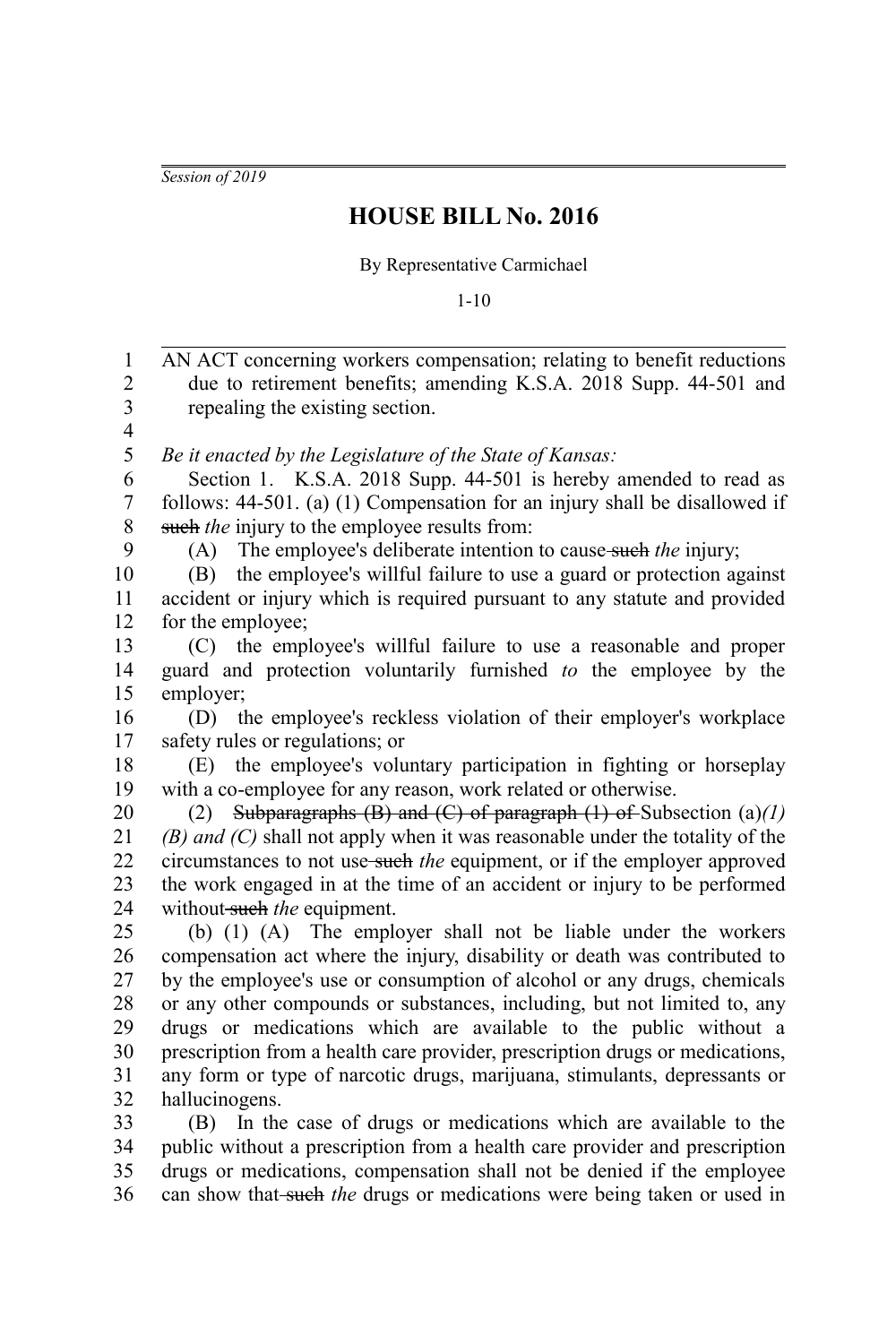therapeutic doses and there have been no prior incidences of the employee's impairment on the job as the result of the use of such the drugs or medications within the previous 24 months. 1 2 3

(C) It shall be conclusively presumed that the employee was impaired due to alcohol or drugs if it is shown that, at the time of the injury, the employee had an alcohol concentration of .04 or more, or a GCMS confirmatory test by quantitative analysis showing a concentration at or above the levels shown on the following chart for the drugs of abuse listed: 4 5 6 7 8

| 9              |                                                 | Confirmatory     |
|----------------|-------------------------------------------------|------------------|
| 10             |                                                 | test cutoff      |
| 11             |                                                 | levels $(ng/ml)$ |
| 12             |                                                 |                  |
| 13             |                                                 |                  |
| 14             | Opiates:                                        |                  |
| 15             |                                                 |                  |
| 16             |                                                 |                  |
| 17             |                                                 |                  |
| 18             |                                                 |                  |
| 19             | Amphetamines:                                   |                  |
| 20             |                                                 |                  |
| 21             |                                                 |                  |
| 22             | Delta-9-tetrahydrocannabinol-9-carboxylic acid. |                  |
| 2 <sub>2</sub> | 2<br>$D_{\alpha\alpha\gamma\alpha\gamma}$       |                  |

Benzoylecgonine. 23

26

<sup>3</sup> Specimen must also contain amphetamine at a concentration greater than or equal to 200 ng/ml. 24 25

Test for 6-AM when morphine concentration exceeds 2,000 ng/ml.

(D) If it is shown that the employee was impaired pursuant to subsection  $(b)(1)(C)$  at the time of the injury, there shall be a rebuttable presumption that the accident, injury, disability or death was contributed to by such *the* impairment. The employee may overcome the presumption of contribution by clear and convincing evidence. 27 28 29 30 31

(E) An employee's refusal to submit to a chemical test at the request of the employer shall result in the forfeiture of benefits under the workers compensation act if the employer had sufficient cause to suspect the use of alcohol or drugs by the claimant or if the employer's policy clearly authorizes post-injury testing. 32 33 34 35 36

(2) The results of a chemical test shall be admissible evidence to prove impairment if the employer establishes that the testing was done under any of the following circumstances: 37 38 39

(A) As a result of an employer mandated drug testing policy, in place in writing prior to the date of accident or injury, requiring any worker to submit to testing for drugs or alcohol; 40 41 42

(B) during an autopsy or in the normal course of medical treatment 43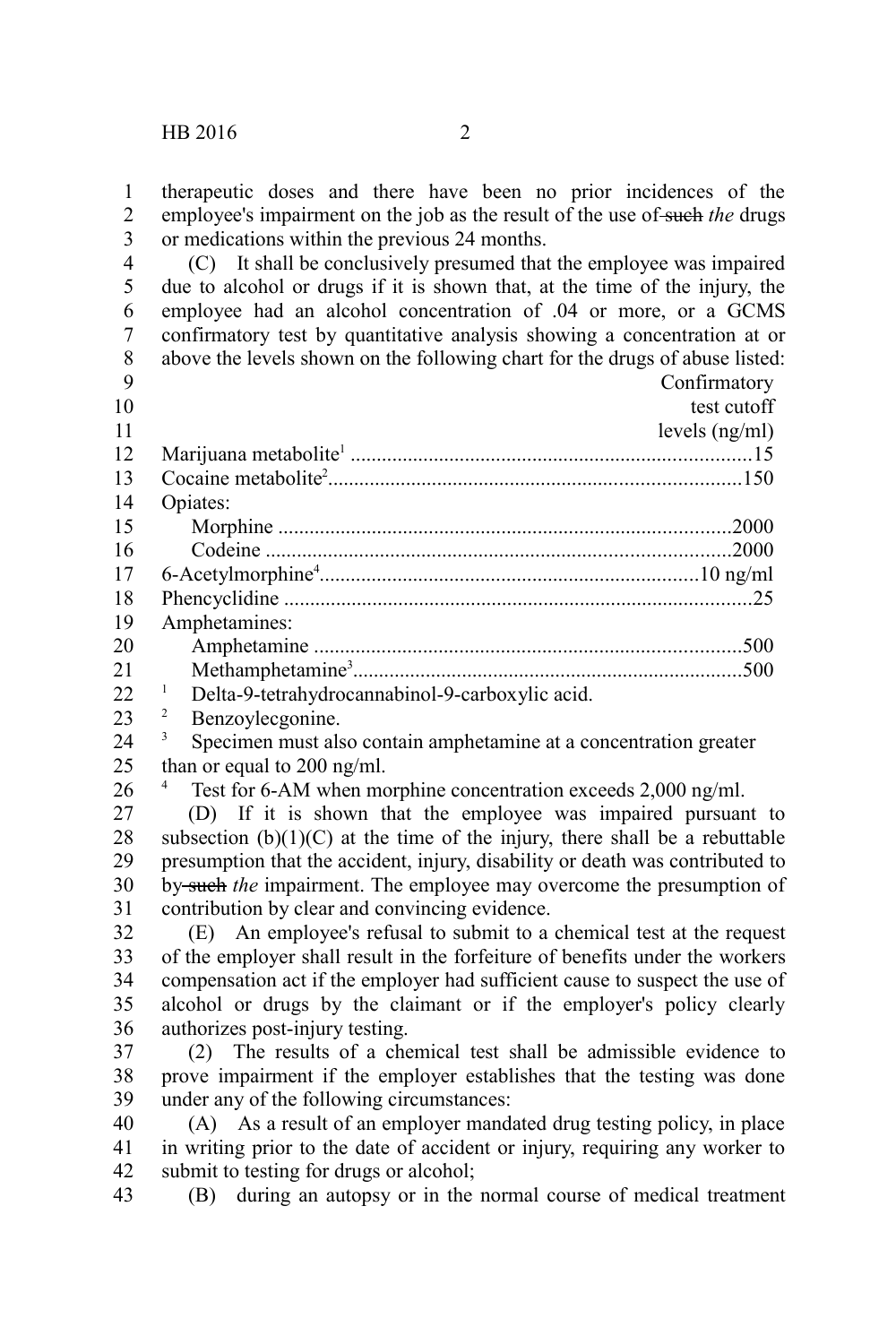for reasons related to the health and welfare of the injured worker and not at the direction of the employer; 1  $\mathcal{L}$ 

(C) the worker, prior to the date and time of the accident or injury, gave written consent to the employer that the worker would voluntarily submit to a chemical test for drugs or alcohol following any accident or injury; 3 4 5 6

(D) the worker voluntarily agrees to submit to a chemical test for drugs or alcohol following any accident or injury; or 7 8

(E) as a result of federal or state law or a federal or state rule or regulation having the force and effect of law requiring a post-injury testing program and such *the* required program was properly implemented at the time of testing. 9 10 11 12

(3) Notwithstanding subsection (b)(2), the results of a chemical test performed on a sample collected by an employer shall not be admissible evidence to prove impairment unless the following conditions are met: 13 14 15

(A) The test sample was collected within a reasonable time following the accident or injury; 16 17

(B) the collecting and labeling of the test sample was performed by or under the supervision of a licensed health care professional; 18 19

(C) the test was performed by a laboratory approved by the United States department of health and human services or licensed by the department of health and environment, except that a blood sample may be tested for alcohol content by a laboratory commonly used for that purpose by state law enforcement agencies; 20 21 22 23 24

(D) the test was confirmed by gas chromatography-mass spectroscopy or other comparably reliable analytical method, except that no such confirmation is required for a blood alcohol sample; 25 26 27

(E) the foundation evidence must establish, beyond a reasonable doubt, that the test results were from the sample taken from the employee; and 28 29 30

(F) a split sample sufficient for testing shall be retained and made available to the employee within 48 hours of a positive test. 31 32

(c) (1) Except as provided in paragraph (2), compensation shall not be paid in case of coronary or coronary artery disease or cerebrovascular injury unless it is shown that the exertion of the work necessary to precipitate the disability was more than the employee's usual work in the course of the employee's regular employment. 33 34 35 36 37

(2) For events occurring on or after July 1, 2014, in the case of a firefighter as defined by K.S.A. 40-1709(b)(1), and amendments thereto, or a law enforcement officer as defined by K.S.A. 74-5602, and amendments thereto, coronary or coronary artery disease or cerebrovascular injury shall be compensable if: 38 39 40 41 42

(A) The injury can be identified as caused by a specific event 43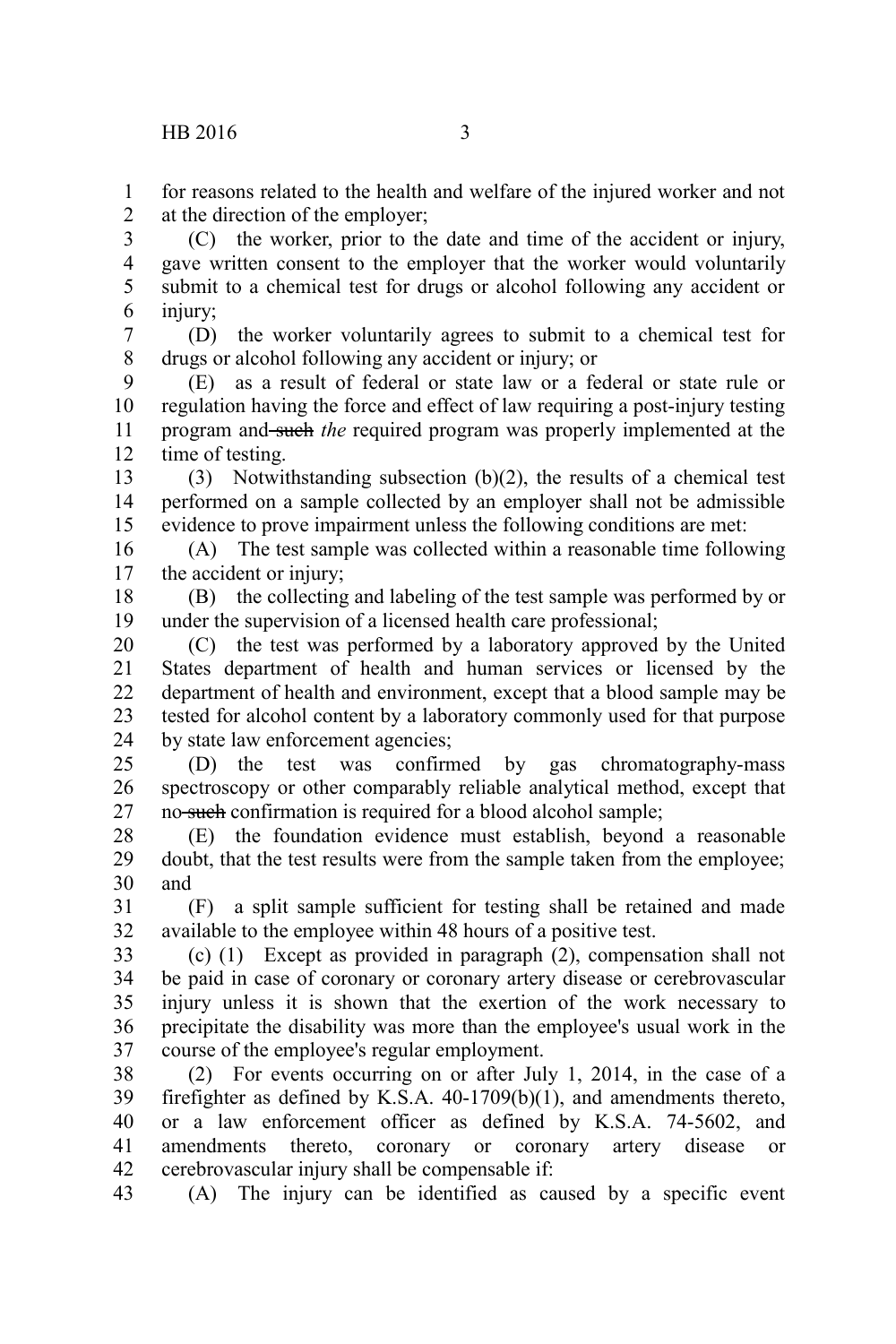occurring in the course and scope of employment; 1

(B) the coronary or cerebrovascular injury occurred within 24 hours of the specific event; and 2 3

(C) the specific event was the prevailing factor in causing the coronary or coronary artery disease or cerebrovascular injury. 4 5

(d) Except as provided in the workers compensation act, no construction design professional who is retained to perform professional services on a construction project or any employee of a construction design professional who is assisting or representing the construction design professional in the performance of professional services on the site of the construction project, shall be liable for any injury resulting from the employer's failure to comply with safety standards on the construction project for which compensation is recoverable under the workers compensation act, unless responsibility for safety practices is specifically assumed by contract. The immunity provided by this subsection to any construction design professional shall not apply to the negligent preparation of design plans or specifications. 6 7 8 9 10 11 12 13 14 15 16 17

(e) An award of compensation for permanent partial impairment, work disability, or permanent total disability shall be reduced by the amount of functional impairment determined to be preexisting. Any such *The* reduction shall not apply to temporary total disability, nor shall it apply to compensation for medical treatment. 18 19 20 21 22

(1) Where workers compensation benefits have previously been awarded through settlement or judicial or administrative determination in Kansas, the percentage basis of the prior settlement or award shall conclusively establish the amount of functional impairment determined to be preexisting. Where workers compensation benefits have not previously been awarded through settlement or judicial or administrative determination in Kansas, the amount of preexisting functional impairment shall be established by competent evidence. 23 24 25 26 27 28 29 30

(2) In all cases, the applicable reduction shall be calculated as follows: 31 32

(A) If the preexisting impairment is the result of injury sustained while working for the employer against whom workers compensation benefits are currently being sought, any award of compensation shall be reduced by the current dollar value attributable under the workers compensation act to the percentage of functional impairment determined to be preexisting. The "current dollar value" shall be calculated by multiplying the percentage of preexisting impairment by the compensation rate in effect on the date of the accident or injury against which the reduction will be applied. 33 34 35 36 37 38 39 40 41

(B) In all other cases, the employer against whom benefits are currently being sought shall be entitled to a credit for the percentage of 42 43